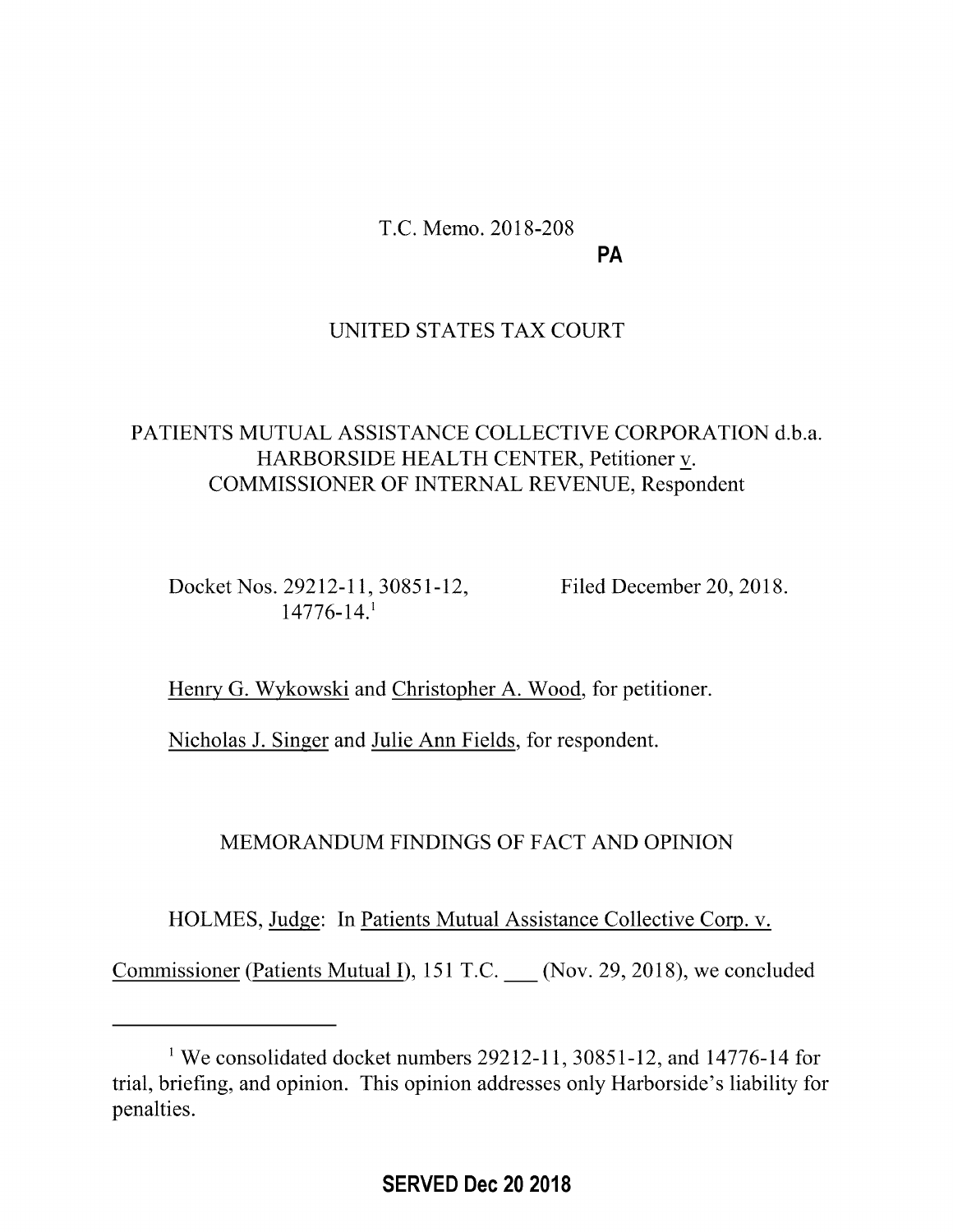[\*2] that section 280E<sup>2</sup> required the disallowance of deductions for Harborside Health Center's (Harborside) ordinary and necessary business expenses and that section 263A(a)(2) precluded Harborside's capitalizing those expenses. Patients Mutual I left undecided the more contentious question of whether Harborside is liable for accuracy-related penalties under section 6662(a).

#### OPINION

We begin with the law. Section  $6662(a)$  and  $(b)(1)$  and  $(2)$  imposes a  $20\%$ penalty on the portion of an underpayment attributable to any substantial understatement of income tax or negligence or disregard of rules or regulations. Negligence includes any failure to make a reasonable attempt to comply with the provisions of the Code, and disregard includes any careless, reckless, or intentional disregard. Sec. 6662(c). An understatement of <sup>a</sup> corporation's income tax is substantial if it exceeds the lesser of \$10 million or "10 percent of the tax required to be shown on the return for the taxable year (or, if greater, \$10,000)." Sec.  $6662(d)(1)(B)$ .

Harborside can avoid these penalties by showing that it acted with reasonable cause and in good faith. Sec.  $6664(c)(1)$ ; sec. 1.6664-4(a), Income Tax

<sup>&</sup>lt;sup>2</sup> Unless we say otherwise, all section references are to the Internal Revenue Code in effect for the years at issue and all Rule references are to the Tax Court Rules of Practice and Procedure.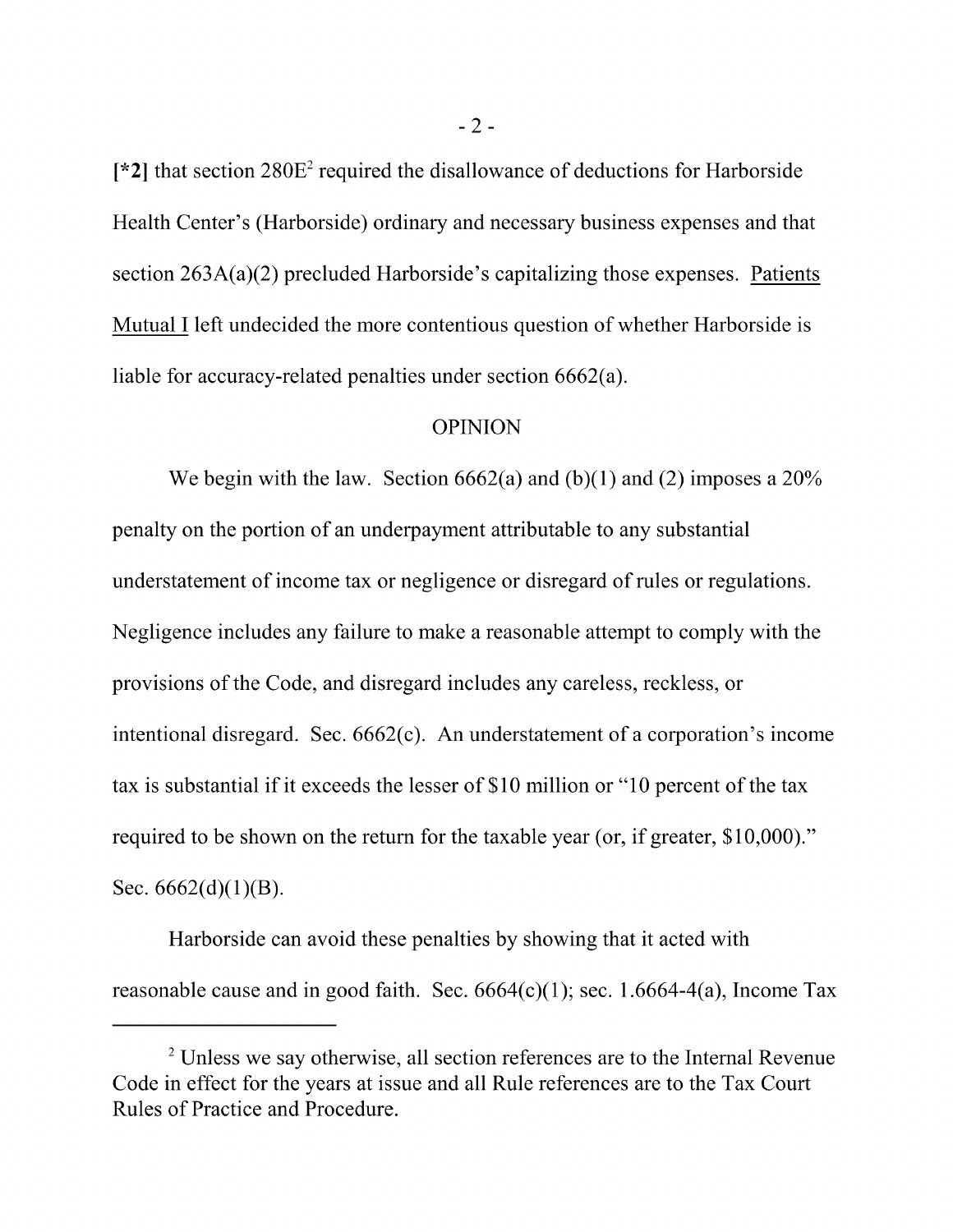[\*3] Regs. To decide whether a taxpayer acted with reasonable cause and in good faith, we look at all relevant facts and circumstances, such as the "taxpayer's effort to assess the taxpayer's proper tax liability" and his "experience, knowledge, and education." Sec.  $1.6664-4(b)(1)$ , Income Tax Regs.

#### FINDINGS OF FACT

And that brings us to the contention here: What do the facts show?

The key facts for the remaining penalty issue are that Harborside is a C corporation for federal tax purposes and has <sup>a</sup> tax year ending July 31. It filed Forms 1120, U.S. Corporation Income Tax Return, for 2007 to 2012 and later amended its 2007 and 2008 returns. These returns led to three notices of deficiency--one for 2007 and 2008, one for 2009 and 2010, and one for 2011 and 2012.

Although the Commissioner asserted the accuracy-related penalties for both negligence and substantial understatement in the notices of deficiency, by the time he filed his pretrial memorandum he was relying only on Harborside's substantial understatements. And we agree with him that he has met his burden of production for the penalties, because in Patients Mutual I we found an understatement (which does not exceed \$10 million for any year) that was well over  $10\%$  of the tax required to be shown and over \$10,000 for each of the six years at issue.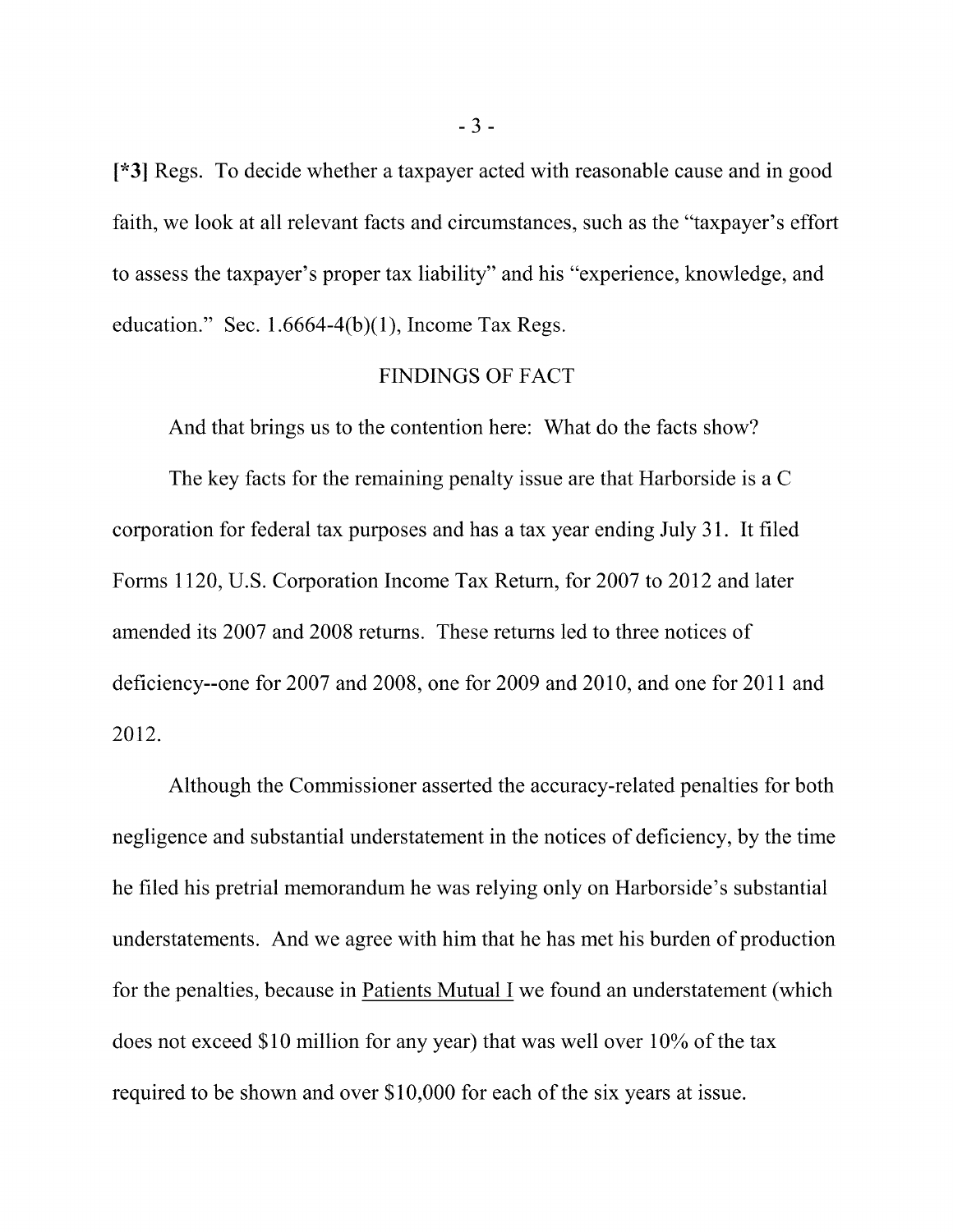[\*4] Harborside argues, however, that it showed that its return positions were reasonable and taken in good faith. It specifically argues that they were reasonable because from 2007 until 2012 the only relevant case was Californians Helping to Alleviate Med. Problems, Inc. v. Commissioner (CHAMP), 128 T.C. 173, 181 (2007), where we did hold that medical-marijuana dispensaries were "trafficking" under section 280E, but allowed a dispensary to deduct its non-drugtrafficking-related expenses. CHAMP was the first of our marijuana-dispensary cases, and the Commissioner conceded any penalty. CHAMP, 128 T.C. at 173, 185-86.

In CHAMP, however, we did not analyze the main argument that Harborside relied on in Patients Mutual I--that the phrase "consists of" in section 280E must mean something like "consists entirely of." And there the caselaw sat until 2012, when we issued Olive. Olive v. Commissioner, 139 T.C. 19, 36-42 (2012), aff'd, 792 F.3d 1146 (9th Cir. 2015), disallowed deductions only after highlighting major factual differences with CHAMP; allowed estimated COGS adjustments under the Cohan rule, see Cohan v. Commissioner, 39 F.2d 540, 543- 44 (2d Cir. 1930); and was on appeal until 2015. In Olive we did discuss the meaning of the phrase "consists of" in section 280E, but treated it rather summarily, presumably because the taxpayer's *only* revenue was from marijuana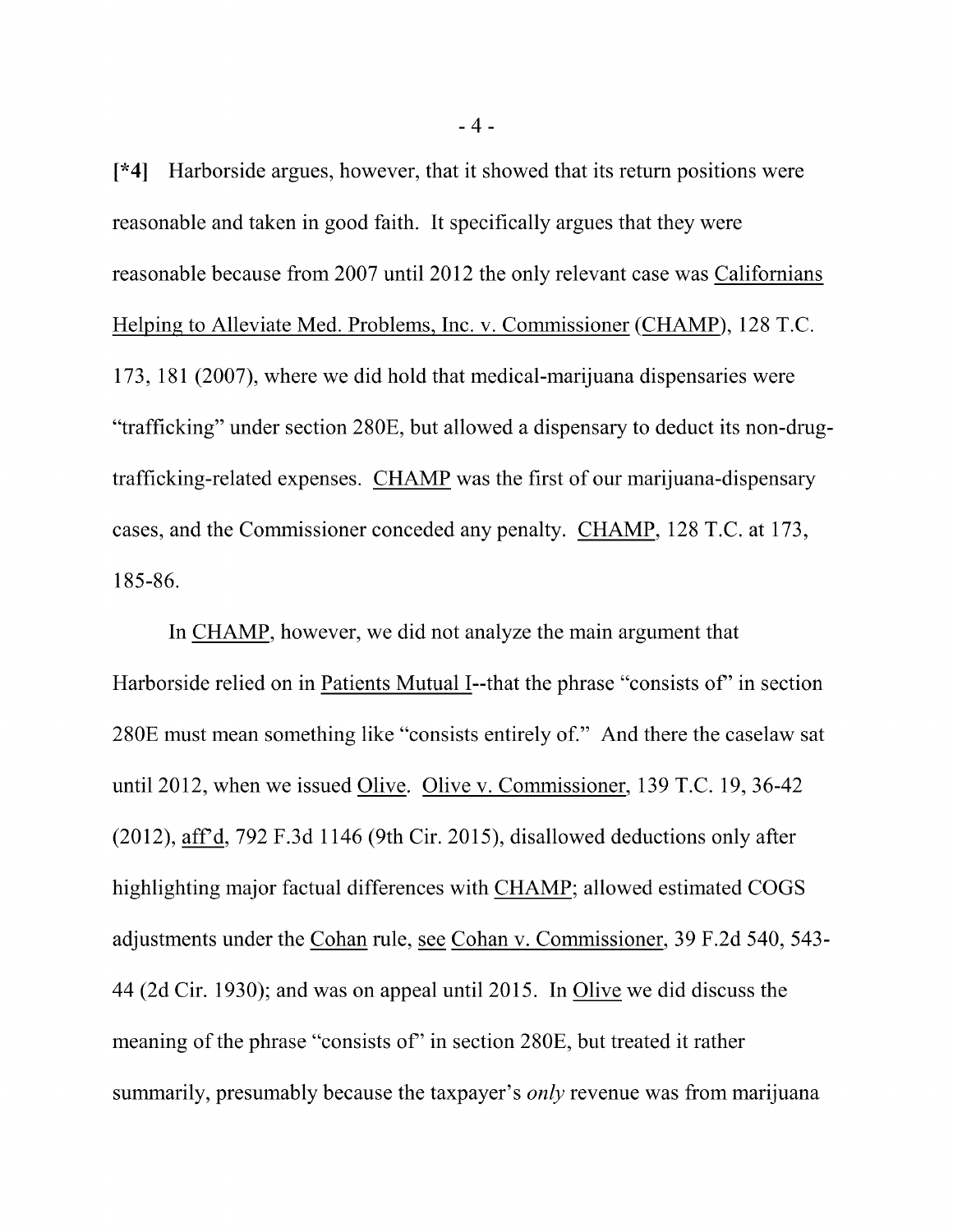[\*5] sales. Olive, 139 T.C. at 22, 42. In these cases, Harborside elaborated on the argument very considerably--and almost persuasively--in what we find was a reasonable hope for <sup>a</sup> more elaborate judicial analysis of that position for <sup>a</sup> business with some, albeit comparatively tiny, revenue from nonmarijuana sales.

In any event, Olive did not become final and unappealable until years after Harborside filed the last of the returns at issue in these cases. And Harborside also points out that, apart from CHAMP and Olive, there was very limited guidance available to marijuana dispensaries. Harborside correctly points out that the IRS has never promulgated regulations for section 280E and didn't issue any guidance on marijuana businesses' capitalization of inventory costs until 2015. See Chief Counsel Advice 201504011 (Jan. 23, 2015).

This leads us to the conclusion that Harborside's reporting position was reasonable. Not only had its main argument for the inapplicability of section 280E to its business not yet been the subject of <sup>a</sup> final unappealable decision, but as discussed at length in Patients Mutual I, the meaning of "consists of" as used in section 280E is subject to more than one reasonable interpretation. See Patients Mutual I, 151 T.C. at (slip op. at 24-37). Even by 2012--the last of the tax years at issue here--the only addition to this caselaw was our own opinion in Olive, and it too was still years away from a final appellate decision.

- 5 -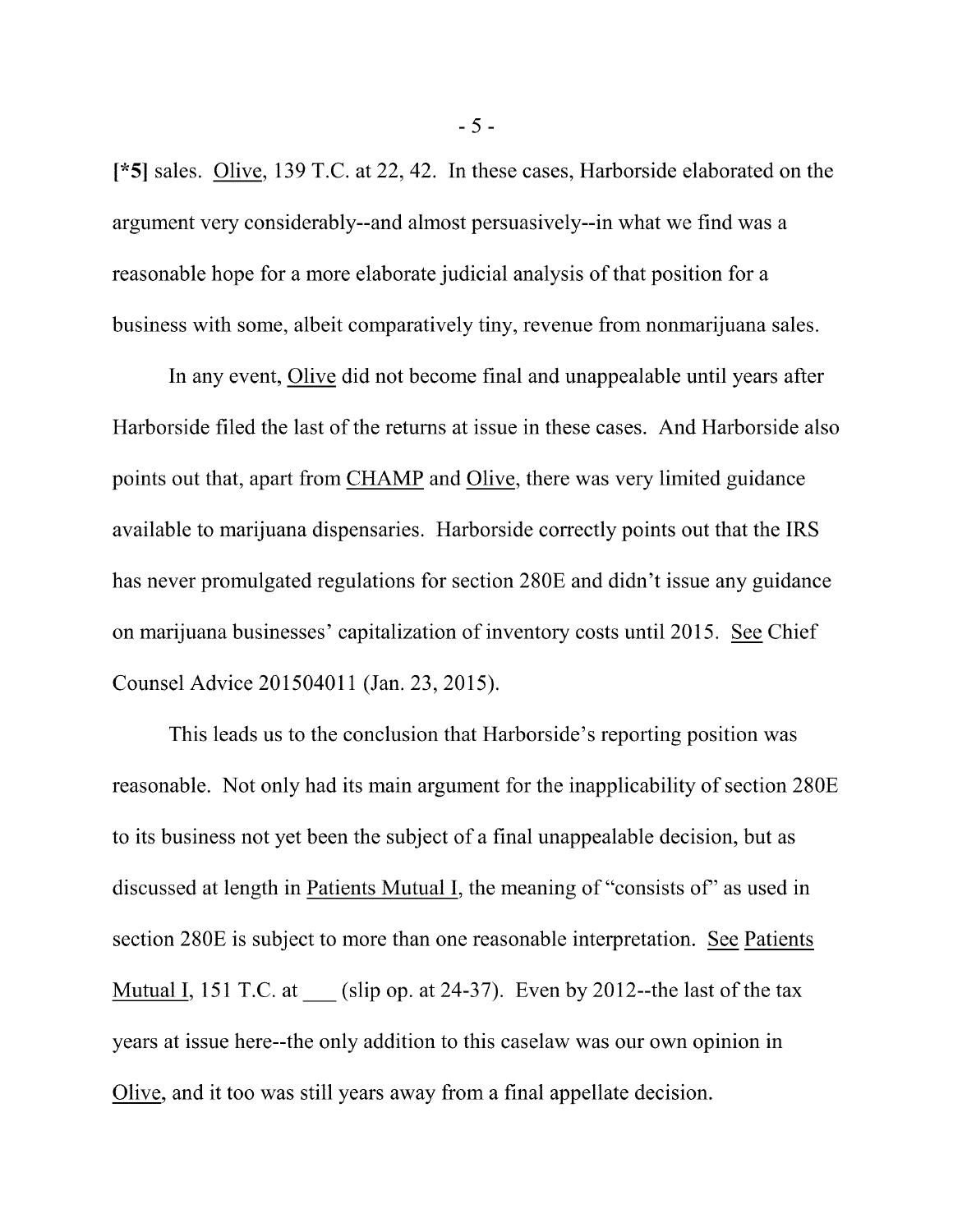[\*6] As to Harborside's good faith: We released Olive shortly after Harborside's 2012 tax year ended, and Harborside began allocating <sup>a</sup> percentage of its operating expenses to a "non-deductible" category starting that year and did not even wait for Olive to be affirmed on appeal. And although Harborside wasn't primarily a caregiver like the taxpayer in CHAMP, its non-drug-trafficking activities were less negligible than those in Olive, putting it factually somewhere between those cases.

It is true that we did sustain a portion of the accuracy-related penalty in Olive, but that was because the taxpayer had not kept good books and records. 139 T.C. at 44. We carefully observed that "[t]he application of section 280E to the expenses of <sup>a</sup> medical marijuana dispensary had not yet been decided when petitioner filed his Federal income tax returns for 2004 and 2005. The accuracyrelated penalty does not apply, therefore, to the portion of each underpayment that would not have resulted had petitioner been allowed to deduct his substantiated expenses." Id. Keeping good books and records was one of Harborside's strengths, and the Commissioner agreed in pretrial stipulations in each of these cases that Harborside had substantiated all its claimed deductions and COGS for all the tax years at issue and that all of them were paid or incurred in a trade or business.

- 6 -